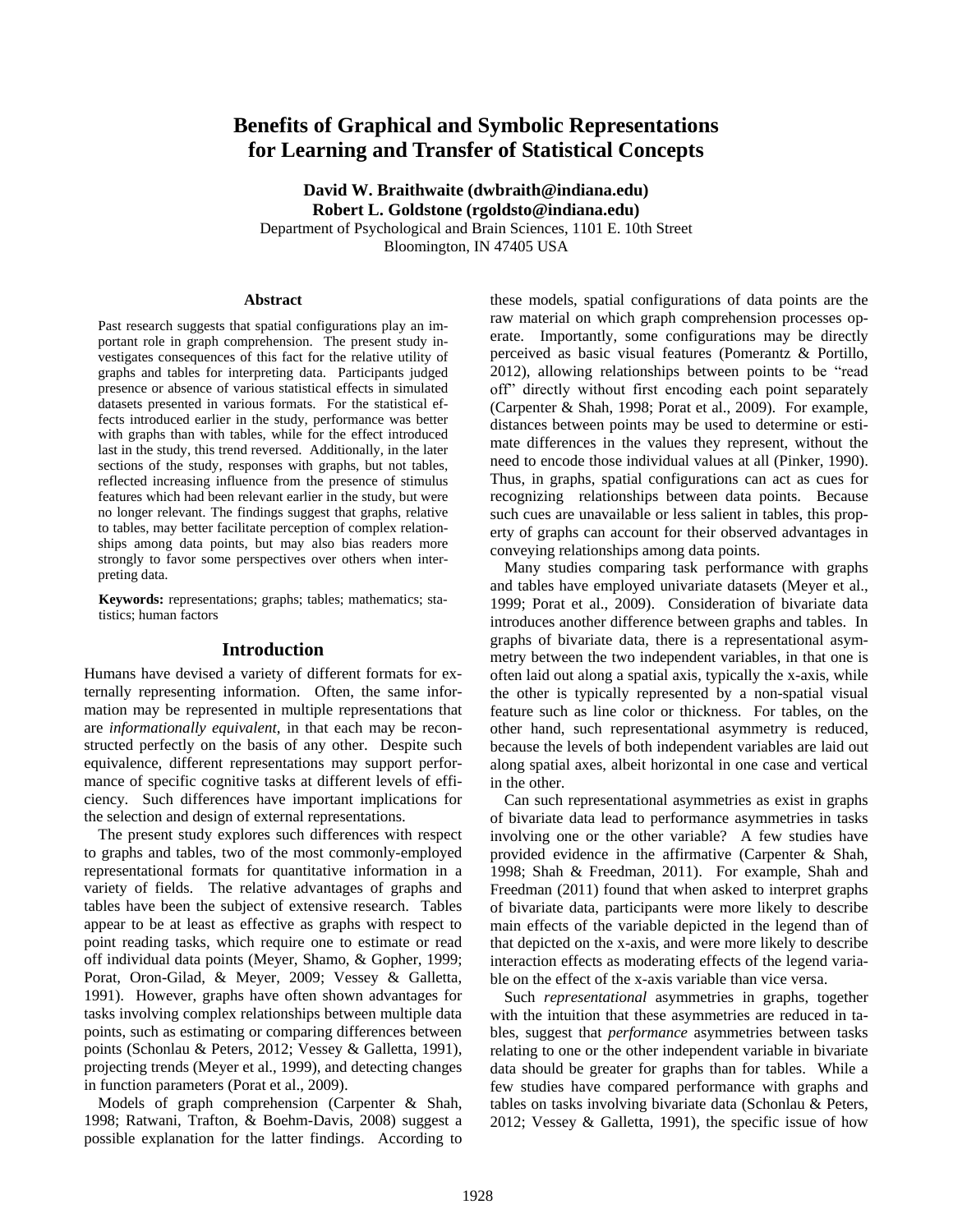display format affects performance asymmetry between tasks has not been directly investigated.

Consideration of multiple tasks introduces the possibility of transfer, in which experience with one task affects subsequent performance on other tasks. Such transfer could be positive or negative, depending on whether previouslylearned skills are correctly adapted for novel tasks, or applied without adaptation despite being inappropriate. Differences in the methods used to comprehend data in different formats, such as greater reliance on spatial configurations in graphs than in tables, could cause differences in ease of adaptation to novel tasks. Consistent with this possibility, Porat et al. (2009) found evidence of greater negative transfer between tasks for tables than for graphs of univariate data. However, it is unclear whether, and to what extent, these findings may generalize to other tasks, and in particular, to tasks involving bivariate data.

A related issue is how best to promote future positive transfer, and reduce negative transfer, when instructing learners to perform particular tasks. Educational theories (e.g. Ainsworth, 2006) suggest that incorporating multiple representations into instruction may be one path to these goals. Learners who integrate knowledge from multiple representations to form unified internal concepts are likely to show more robust and flexible learning. Analogy research suggests that comparison is a powerful tool to facilitate such integration and thus encourage positive transfer. For example, Gentner, Loewenstein, and Thompson (2003) found that management students who compared case studies illustrating a negotiation technique were more likely to apply the technique to novel cases. Considering these two lines of research together suggests that comparing graphs and tables illustrating a concept may encourage learners to learn the concept in a more abstract way, and thus to apply and adapt them more flexibly when faced with novel tasks.

The preceding discussion suggests several questions, which were investigated in the present study. First, for tasks focusing on one or the other variable in bivariate datasets, does graphical presentation lead to greater performance asymmetry than tabular presentation with respect to the depicted variables? Second, do graphs or tables show more positive (or less negative) influence of previous task practice on novel task performance? Third, does comparing graphs and tables during training promote such positive transfer (and/or reduce negative transfer)?

# **Method**

Participants received tutorials on different types of statistical effects in the context of  $2\times 2$  factorial designs with one experimentally-manipulated variable, or "treatment factor," and one observed variable, or "secondary factor." The first two tutorials involved, respectively, main effects of the treatment factor and interaction effects of the two factors. Each tutorial explained how to judge the presence of the given effect in graphs and tables. Each tutorial was followed by a test requiring participants to judge whether the given effect was present in a series of graphs and tables.

The first two tutorials and tests were followed by a third tutorial and test pertaining to main effects of the secondary factor. This test required participants to perform the same task as for main effects of the treatment factor, namely marginalizing over one of the two factors, and differed only in which factor was to be marginalized. Comparing performance across test sections allowed us to tell whether the size of performance asymmetries across tasks differed by representational format. Further, the first two tutorials explained explicitly how to determine whether the given effects were present. By contrast, the third tutorial, regarding main effects of the secondary factor, did not. Thus, the third test provided a measure of transfer to a novel task following practice with other related tasks. The tests following each tutorial also included stimuli in a verbal format which was not shown during training. Performance with these stimuli served as a measure of knowledge transfer to a task involving a novel representation.

# **Participants**

Participants were N=127 undergraduate students from the Indiana University Psychology Department who participated in partial fulfillment of a course requirement.

#### **Materials**

A set of tables, graphs, and text passages representing possible outcomes of a fictional study were developed for use as test stimuli (Figure 1). The study involved a drink taste test with two binary independent variables, drink flavor and participant age group, and one continuous dependent variable, taste rating. Drink flavor is referred to as the "treatment factor," and age group as the "secondary factor."

Each stimulus represented a dataset comprising one taste

| (a) | <b>Average Taste Rating</b><br>71<br>57 |                  | (b) |            | <b>Average Taste Rating</b> |              | (c) | <b>Among Teenagers,</b><br>the average taste ratings were<br>57 for cherry and 49 for blackberry. |
|-----|-----------------------------------------|------------------|-----|------------|-----------------------------|--------------|-----|---------------------------------------------------------------------------------------------------|
|     |                                         | <b>←</b> Cherry  |     |            | Teenagers                   | Young Adults |     |                                                                                                   |
|     | 49<br>35                                | -Black-<br>berry |     | Cherry     | 57                          | 71           |     | <b>Among Young Adults,</b><br>the average taste ratings were                                      |
|     | Young Adults<br>Teenagers               |                  |     | Blackberry | 49                          | 35           |     | 71 for cherry and 35 for blackberry.                                                              |

Figure 1. Test stimuli in (a) graph, (b) table, and (c) verbal format for a single dataset. The pictured dataset shows a treatment effect and a treatment  $\times$  secondary interaction, but no secondary effect.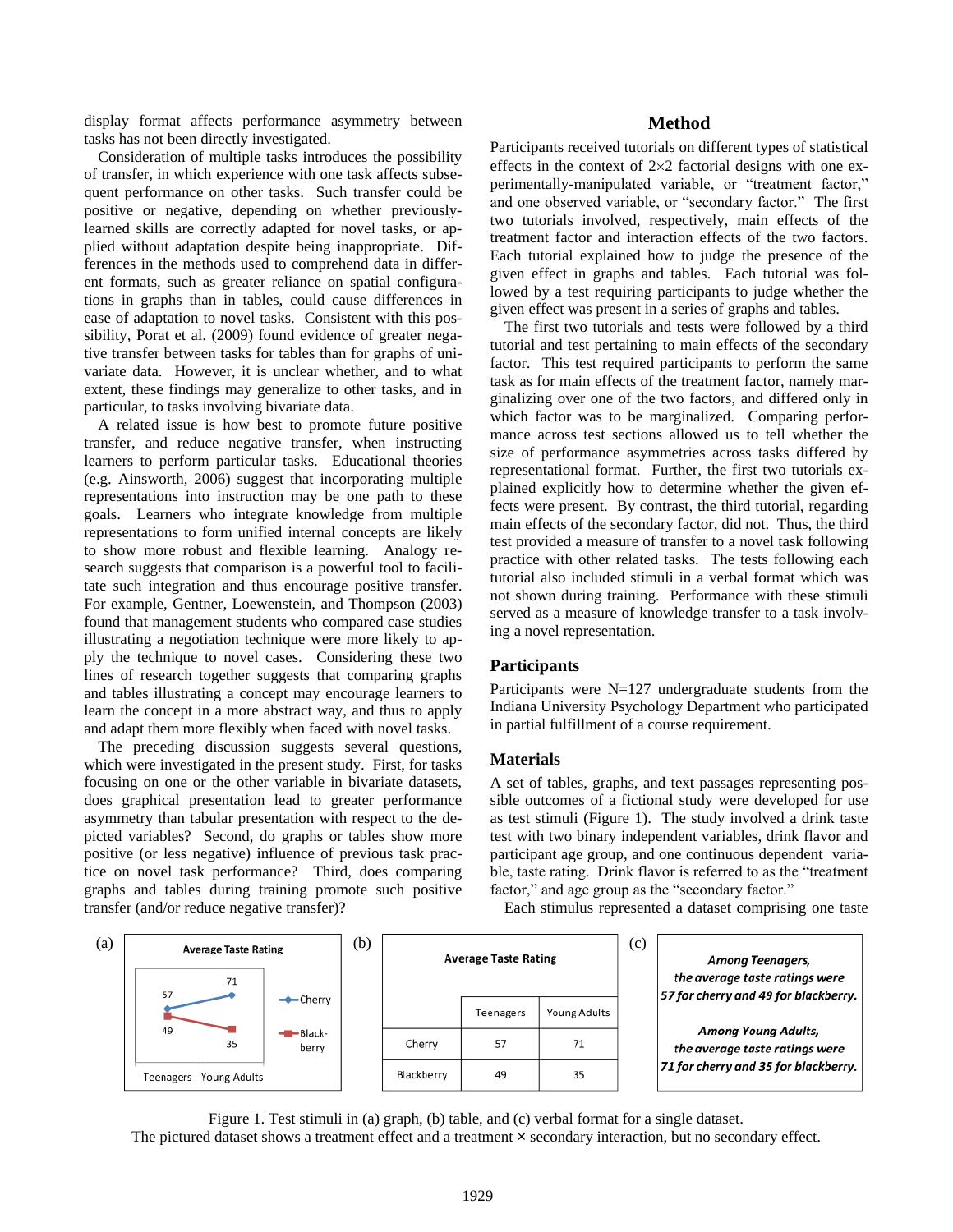rating for each combination of factor levels. 2 datasets were generated for each combination of presence or absence of effects of the treatment factor, secondary factor, and their interaction, yielding 16 datasets. Each effect appeared in exactly half of the datasets, and no effect was correlated with any other. 3 stimuli were created for each dataset by presenting the data in each of 3 formats: table (Figure 1a), graph (Figure 1b), and verbal (Figure 1c), yielding 48 stimuli. The secondary factor always appeared on the horizontal axis of the graphs and tables, while the treatment factor was laid out vertically in the tables and the graph legends, but these orientations were reversed in the verbal stimuli.

Another fictional study, involving effects of cognitive enhancement drugs on test scores of males and females, was devised as a basis for examples to be shown in the tutorials. Analogous to our terminology for the test stimuli, drug is referred to as the treatment factor and sex as the secondary factor. As for the test stimuli, 3 effects of these factors were possible: treatment effect, secondary effect, and treatment × secondary interaction. For each effect, 2 datasets were developed: a "positive" dataset, which had the effect, and a "negative" one, which did not. Using the same conventions as for the test stimuli, one graph and one table were created for each dataset, yielding 4 examples for each effect.

## **Procedure**

 $\overline{a}$ 

The experiment was divided into 3 sections, one for each effect. Each section consisted of a tutorial, followed by a test, for the given effect. The sections were always presented in the same order, namely (1) treatment effect, (2) interaction effect, and (3) secondary effect. The tutorials and tests were presented via a computer interface.

The tutorials for treatment and interaction effects followed the same structure. First, participants were shown a brief description of the cognitive enhancer study, together with 2 of the 4 examples for the given effect shown side-byside, and asked to judge whether or not the examples showed the given effect. Second, they were told that the presence of the effect depended on certain values, i.e. difference in drug scores when marginalizing over sex in the case of treatment effect, or difference of differences between drugs for each sex in the case of interaction effect. They were required to calculate and compare the relevant values, and were then told in which example(s) the effect was present, using the calculated values as justification<sup>1</sup>. Next, participants were asked to compare the two examples. Finally, the above procedure was repeated for the remaining 2 examples for the given effect.

The tutorial for secondary effects followed the same pattern as those for treatment and interaction effects, except that participants were not told which values they should calculate in order to judge the presence of secondary effects. Instead, after selecting which of the example(s) they thought showed effects of the secondary factor, they were asked to state how they thought the judgment should be made. They were given no feedback on their responses to this question.

Each participant was assigned randomly to one of three training conditions, which determined which examples were shown together in the tutorials. (1) In the Comparing Representations condition, the two positive examples, i.e. one graph and one table, were shown together first, followed by the two negative examples, again one graph and one table. (2) In the Contrasting Examples condition, the positive and negative examples in table format were shown together first, followed by the positive and negative examples in graph format. (3) In the Control condition, the positive table and negative graph examples were shown together first, followed by the negative table and positive graph examples.

The Comparing Representations condition directly implemented the idea, described in the introduction, of encouraging learners to compare different representations of the same information. The Contrasting Examples condition was intended as a pedagogically plausible alternative approach that employed the same materials, and involved the same amount of training, but did not afford the above opportunity for comparison of different representations. The Control condition was intended as a baseline with the same materials and same amount of variation across examples as the other two conditions, but with the examples paired in a way not expected to be useful for learners. N=42 participants were assigned to Comparing Representations, N=41 to Contrasting Examples, and N=44 to Control.

Each tutorial was followed by a test. Participants were shown a description of the taste test study and told that they would need to judge whether or not the effect about which they had just learned was present for various outcomes of the study. For each trial, one test stimulus appeared and remained onscreen until a response was received. No feedback was given. Each test stimulus was presented once per test section, in random order, for a total of 48 trials.

The experiment may be viewed online at http://perceptsconcepts.psych.indiana.edu/experiments/dwb/ MRIS\_02/experiment\_demo\_live.html.

## **Results**

Mean accuracy on test trials was 66%, and ranged from 25% to 100%. Accuracy was significantly higher than chance, i.e. 50%, for all test sections and stimulus formats.

Accuracy scores were submitted to a  $3\times3\times3$  mixed ANOVA with training condition as a between-subjects factor, and test section and stimulus format as within-subjects factors. The main effect of training was not significant,  $F(2,124)=1.82$ ,  $p=.166$ , nor were any of its interactions with other factors. The main effect of section was significant,  $F(2,248)=23.67$ ,  $p\approx 0.000$ , indicating that accuracy was highest in the treatment section (74%), lower in the interaction section (69%), and lowest in the secondary section (63%). There was a marginal main effect of format, *F*(2,248)=2.82,  $p=0.061$ , qualified by a significant section  $\times$  format interaction,  $F(4,496)=11.54$ ,  $p\approx 0.000$ . Accuracy scores by test and

<sup>&</sup>lt;sup>1</sup> Participants were informed that normally a statistical test would be required, but for simplicity, they were to make their judgments using the standard that differences were significant if greater than or equal to 5, and not significant otherwise.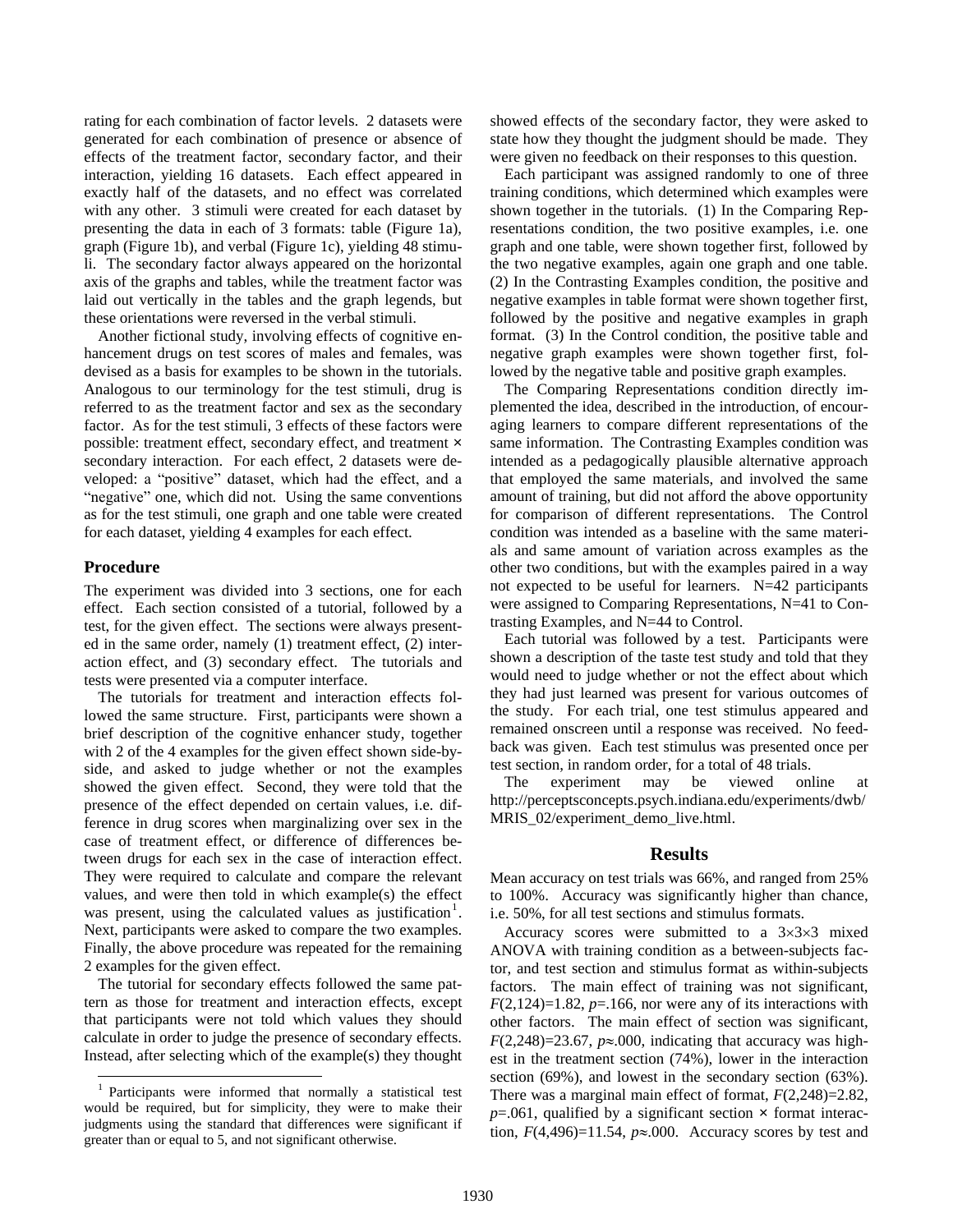format are shown in Figure 2. In the treatment and interaction sections, accuracy was highest for graphs, lower for tables, and lowest for verbal, while in the secondary section, accuracy showed the opposite trend.



Figure 2: Accuracy by Test Section and Format. Error bars indicate standard errors.

Several of our research questions relate to graphs and tables only. Thus, the above analysis was repeated with the data from verbal stimuli excluded. The interaction of format with section was still significant, *F*(2,248)=3.61, *p*=.029. While accuracy decreased across the three sections for both graphs and tables, it decreased more for graphs (treatment: 77%, interaction: 71%, secondary: 61%) than for tables (treatment: 75%, interaction: 69%, secondary: 63%).

Response times for test trials were analyzed using the same ANOVA model structure. The results strongly resembled those for accuracy. No significant effects involving training were found, *p*s>.25. The main effects of test section and format were both significant, *F*(2,248)=63.78, *p* $\approx$ .000 for section and *F*(2,248)=40.69, *p* $\approx$ .000 for format, as was their interaction, *F*(4,496)=3.04, *p*=.017. Response times by section and format are shown in Figure 3. Responses sped up over the course of the three test sections. Responses were, overall, faster for graphs than for tables and verbal, but these differences were more pronounced in the treatment section than in the later sections.



Figure 3: Response Time by Test Section and Format. Error bars indicate standard errors.

Just as for accuracy, the analysis of response time was repeated using for graph and table trials only. The main effect of format was significant,  $F(1,124)=53.41$ ,  $p\approx 0.00$ , but the interaction of format with section was not, *F*(2,248)=.913, *p*=.403. Thus, response times were faster for graphs (6209 ms) than for tables (7230 ms) across all three sections.

Accuracy scores reflect the differing utilities of graphs and tables for task performance in different test sections, but give little insight regarding the mental processes underlying task performance. One way in which the latter might differ is the degree of influence exerted by different stimulus features. Each test stimulus was determined by presence or absence of treatment, interaction, and secondary effects, which may be viewed as three binary features. In each test section, only one feature was relevant, but the two irrelevant features may also have influenced responses. For example, in the secondary effect section, only the presence/absence of secondary effects was relevant, but a participant who had not adequately differentiated the three effects might give a positive response to a stimulus exhibiting treatment and interaction effects, even if no secondary effect was present. Thus, it could be useful to understand the influences of relevant and irrelevant features on responses for different stimulus formats and test sections.

To this end, a measure of the degree *Ix,s* to which the presence of effect *x* influenced responses in the test section regarding effect *s* was calculated as follows:

$$
I_{x,s} = P(R = + | E_x = +, S = s) - P(R = + | E_x = -, S = s)
$$

 $R=+$  signifies a positive response,  $E<sub>x</sub>=+$  and  $E<sub>x</sub>=-$  signify, respectively, the presence and absence of effect *x*, and *S*=*s* signifies that the test section concerns effect *s*. Thus,  $I_{xs}$ represents the difference in probability of a positive response regarding effect *s* when effect *x* is present, relative to when effect  $x$  is absent. For a perfect responder, we would have  $I_{x,s}=100\%$  when *x* is relevant, i.e. *x*=*s*, and  $I_{x,s}=0\%$ when *x* is irrelevant, i.e.  $x \neq s$ . In other words, perfect responses would reflect total influence of relevant features and zero influence of irrelevant features.

Influence  $I_{x}$  was calculated separately for each participant, stimulus format, effect *x*, and test section *s*. The pattern of results for relevant features closely resembled those for accuracy, and thus are not reported here. The results for irrelevant features are shown in Figure 4. The mean of *Ix,s* in these cases was 18%, and was significantly greater than 0% for all combinations of format and test section. Thus, participants were significantly biased towards positive responses by the presence of irrelevant features.

The data for influence  $I_{x,s}$  over all cases where  $x \neq s$  were analyzed using the same ANOVA model structure as for accuracy and response time. No significant effects involving training condition were found, *p*s>.12, nor was the main effect of test section significant, *F*(2,248)=0.86, *p*=.423. However, a significant main effect of format was found, *F*(2,248)=5.68, *p*=.004, indicating that irrelevant features had the most influence for graphs (20.5%), less for tables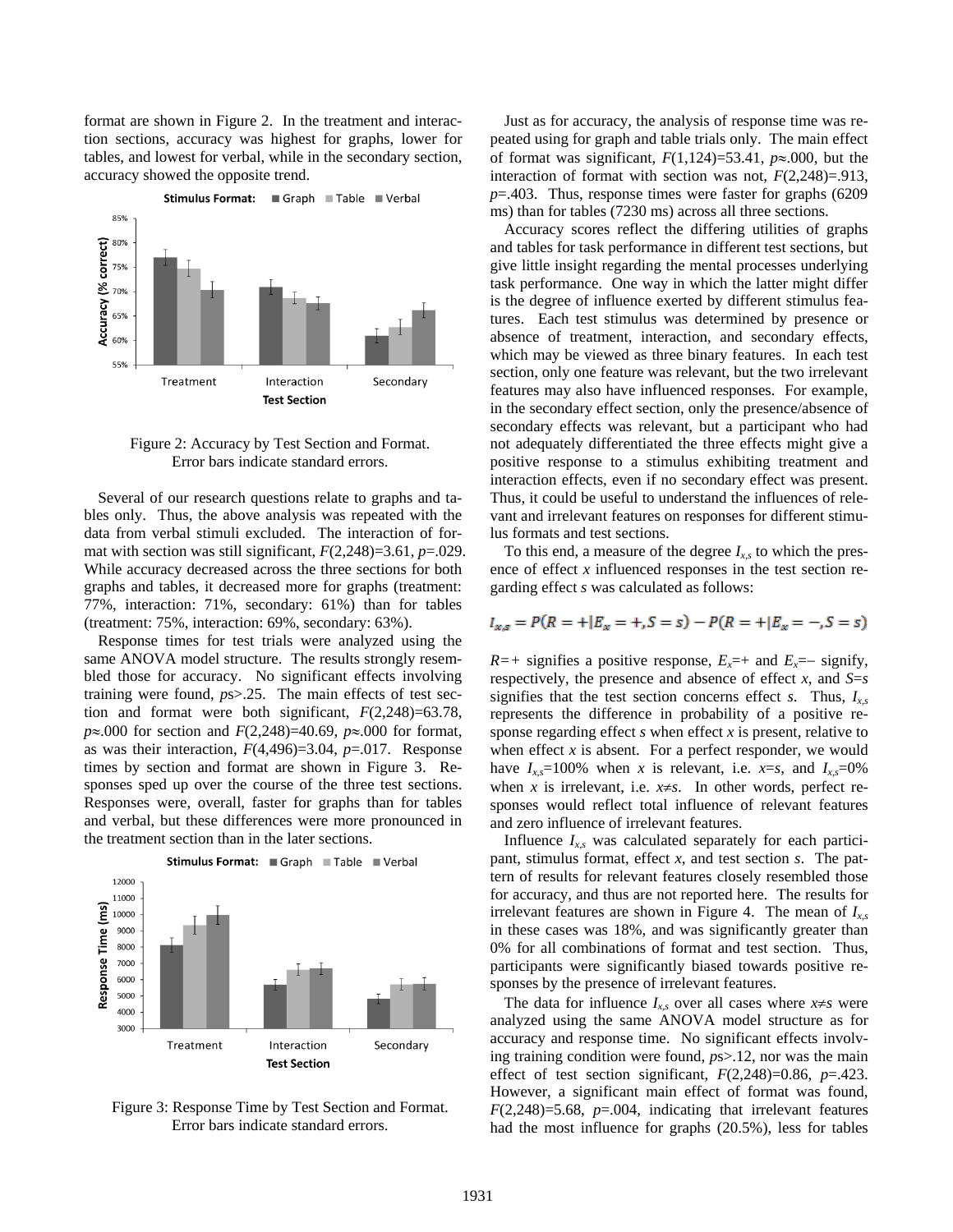(18.7%), and least for verbal format (17.4%). This effect was qualified by a format  $\times$  test section interaction,  $F(4,496)=8.61$ ,  $p\approx 0.000$ . As shown in Figure 4, the influence of irrelevant features increased over test sections for graphs, stayed about the same for tables, and decreased for verbal stimuli. Separate ANOVAs conducted using the data for each format alone found a significant effect of test section on influence  $I_{x,s}$  for graphs,  $F(2,248)=8.41$ ,  $p\approx 0.000$ , but not for tables or verbal stimuli, *p*s>.38.



Figure 4. Influence  $I_{x,s}$  for  $x \neq s$ , i.e. for irrelevant features. Error bars indicate standard errors.

## **Discussion**

In the first two sections of the study, participants were trained to judge whether treatment and interaction effects were present in bivariate data, and then tested on their ability to do so when the data was presented in graphical, tabular, or verbal format. In both sections, responses were faster and more accurate for graphs than for tables. Judging the presence of either effect requires assessing complex relationships between data points, i.e. comparing averages of pairs of data points for treatment effects or differences between pairs of data points for interaction effects. The advantage shown by graphs over tables is thus consistent with the general view that complex relationships among data points are more easily assessed in graphical than in tabular format (Meyer et al., 1999; Porat et al., 2009; Schonlau & Peters, 2012; Vessey & Galletta, 1991).

Accuracy was lower in the secondary effect section than in the previous two sections. This result is not surprising, considering that participants were not told how to judge the presence of secondary effects. However, interestingly, the effect of format on accuracy was reversed in this section. What might have caused this reversal? One possible explanation, detailed below, involves transfer. Specifically, low accuracy with graphs in the secondary effect section may have reflected negative transfer from the previous sections that was absent, or reduced, in the case of tables.

To flesh out this possibility, we consider how experience of the earlier sections of the study might have affected performance in later sections. In the earlier sections, participants were trained in explicit calculation methods to judge the presence of treatment and interaction effects. With graphs, however, their judgments may have relied in part on visual patterns. For example, a sideways "v" shape in the graphs (Figure 1a) could be a useful cue for the presence of both treatment and interaction effects. Reliance on such visual patterns may have led to the creation of automatic visual routines (Ullman, 1984) that could support quick judgments regarding presence or absence of effects without, or before, performing the relevant calculations. Importantly, such routines, once acquired in the earlier sections of the study, might continue to be used in the later sections.

Thus, visual routines associating responses with visual patterns are one mechanism by which experience of the earlier sections might influence performance in the later sections. Importantly, this account predicts that such influence would be greater for graphs than for tables. Visual patterns are believed to play an important role in graph comprehension (Carpenter & Shah, 1998; Pinker, 1990), but are much less salient in the case of tables. Moreover, the above mechanism could lead to negative transfer. Because visual patterns that were relevant earlier become irrelevant, even misleading, later, continuing to rely on them could hurt performance. For example, having learned in the first two sections to give positive responses when seeing the sideways "v" shape (Figure 1a), participants might continue to do so in the secondary effect section, even though that shape actually indicates the *absence* of a secondary effect. In sum, the above account predicts greater negative transfer for graphs than for tables in the later sections of the study.

Support for this explanation comes from our analysis of influence of irrelevant features on responses. In general, such influence was greater for graphs than for tables. More important for our present purpose, such influence increased over the course of the study for graphs, exactly as would be expected if responses in later sections were influenced by visual patterns which had proven useful in earlier sections. By contrast, influence of irrelevant features did not change over the course of the study for tables, as one would expect given the lesser salience of visual patterns in tables.

An alternate explanation for the reversal, in the secondary effect section, of relative accuracies for graphs and tables involves variation in the intrinsic difficulty of recognizing different effects in different formats. Specifically, for graphs, treatment and interaction effects may have been relatively easy to detect, and secondary effects relatively difficult, while for tables, there may have been less variation in the ease of detecting the various effects. This possibility is consistent with the hypothesis, stated in the Introduction, that performance asymmetry between tasks should be greater for graphs than for tables, due to greater representational asymmetry between variables in the former case. It is also consistent with Shah and Freedman's (2011) abovementioned finding that spontaneous interpretations of bivariate graphs tend to focus on main effects of the legend variable (in our study, the treatment factor) rather than the xaxis variable (in our study, the secondary factor).

However, two aspects of our results cannot easily be explained in terms of variation in intrinsic task difficulty. The